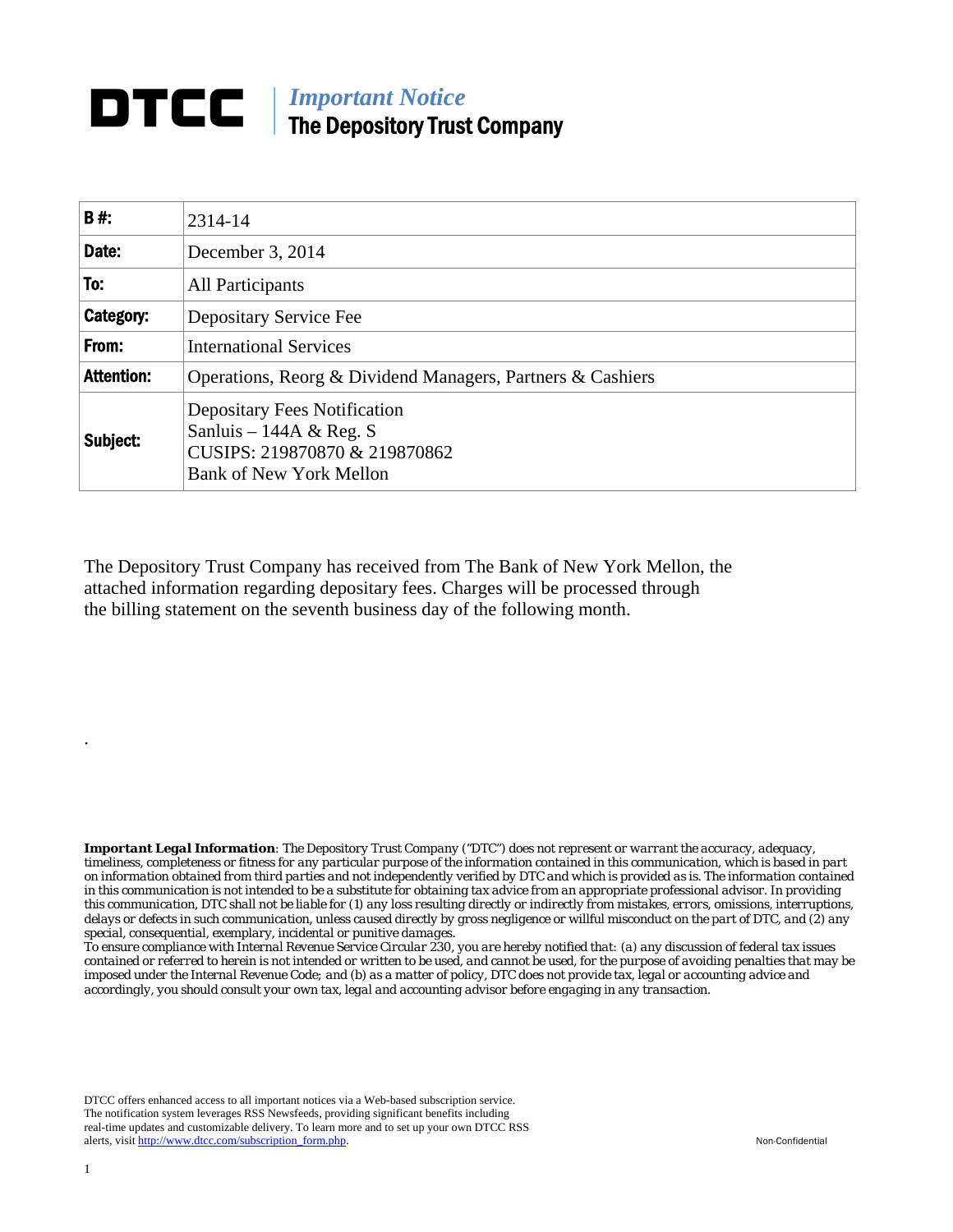

November 21, 2014

 The Bank of New York Mellon(the "Depositary") hereby represents and warrants to DTC, Euroclear, and Clearstream that it may collect and receive, pursuant to the terms and conditions of the Deposit Agreement (the "Agreement"), dated as of Jul 11, 2003 between SanLuis Corporación, S.A. de C.V. and the Depositary, a service fee per ADR share in accordance with the table below (the "Representation"):

| Depositary:            | <b>BNYM</b>    |
|------------------------|----------------|
| DTC#:                  | 2504           |
| <b>Security Name:</b>  | Sanluis - 144A |
| <b>CUSIP:</b>          | 219870870      |
| <b>Security Type:</b>  | DR             |
| Fee:                   | \$0.02         |
| <b>Record Date:</b>    | Dec 23, 2014   |
| <b>Billing Period:</b> | December       |
|                        |                |

The Depositary hereby instructs DTC, Euroclear, and Clearstream to collect and pass-through such fees to the Depositary (the "Instruction").

Depositary hereby agrees to indemnify and hold harmless DTC, Euroclear, and Clearstream and their respective officers, directors, employees and agents (the "Indemnitees") from and against any and all Losses  $\frac{1}{1}$  and/or Legal Actions<sup>2</sup> resulting from or arising out the Representation and/or the Instruction, provided, however that such indemnity shall not extend to any Losses or Legal Actions resulting from or arising out of the negligence, willful default or fraud of DTC, Euroclear, and Clearstream (or any of their respective officers, directors, agents or employees).

Thank You,

The Bank of New York Mellon

<sup>1</sup> "Losses" means and includes all losses, liabilities, damages, judgments, payments, costs and expenses (including without limitation any reasonable costs of investigation and reasonable legal fees and expenses incurred).

<sup>2</sup> "Legal Action" means and includes any claim, counterclaim, demand, action, suit, counterclaim, arbitration, inquiry, proceeding or investigation before any federal, state or foreign court or other tribunal, or any investigative or regulatory agency or SRO.

BNY Mellon collects fees from DR holders pursuant to the terms and conditions of the DRs and the deposit agreement under which they are issued. From time to time, BNY Mellon may make payments to the issuer to reimburse and / or share revenue from the fees collected from DR holders, or waive fees and expenses to the issuer for services provided, generally relating to costs and expenses arising out of establishment and maintenance of the DR program. BNY Mellon may also transact with affiliated brokers and dealers.